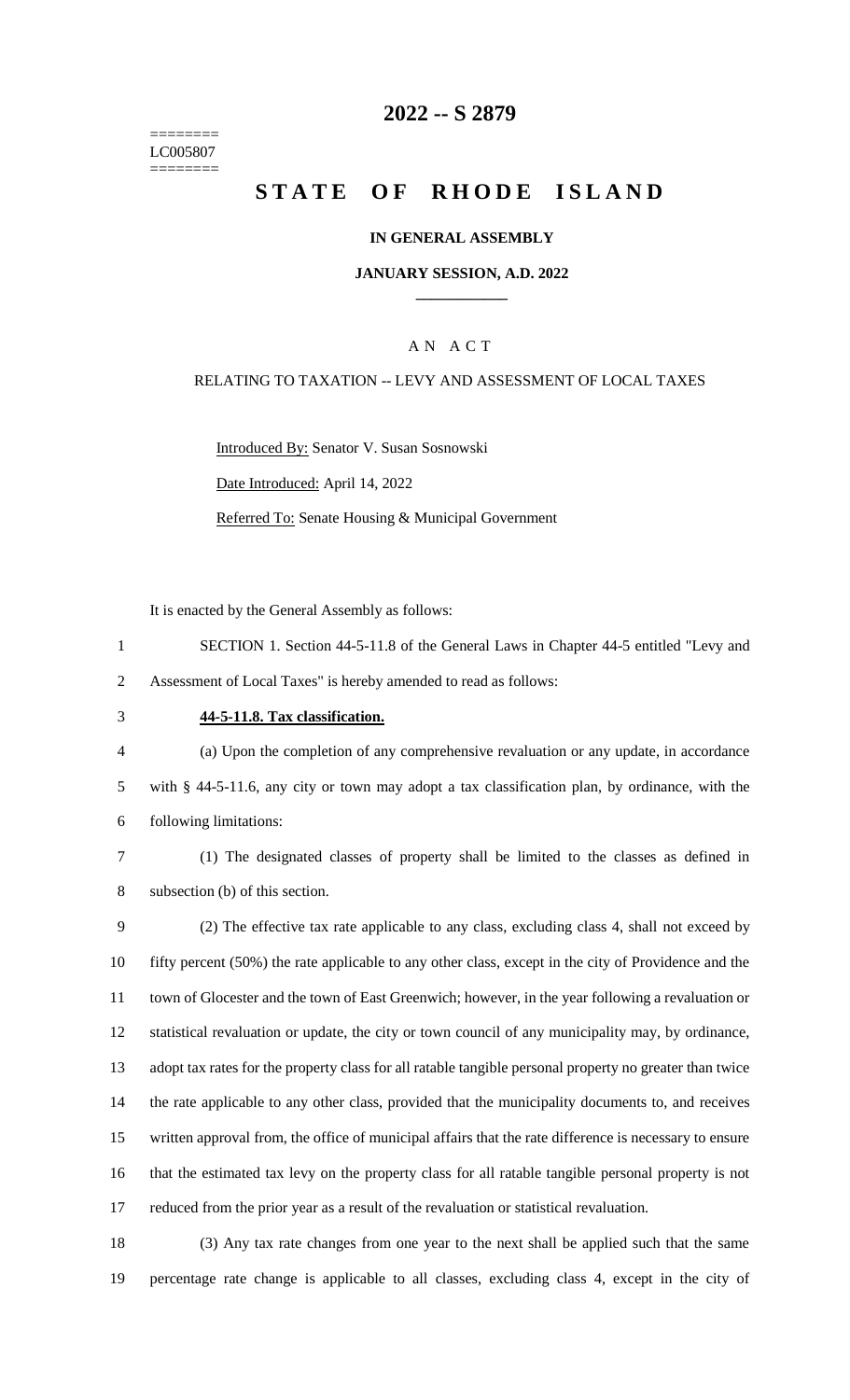Providence and the town of Glocester and the town of East Greenwich.

- (4) Notwithstanding subsections (a)(2) and (a)(3) of this section, the tax rates applicable to wholesale and retail inventory within Class 3 as defined in subsection (b) of this section are governed by § 44-3-29.1.
- (5) The tax rates applicable to motor vehicles within Class 4, as defined in subsection (b) of this section, are governed by § 44-34.1-1.
- 

 (6) The provisions of chapter 35 of this title relating to property tax and fiscal disclosure apply to the reporting of, and compliance with, these classification restrictions.

(b) Classes of Property.

 (1) Class 1: Residential real estate consisting of no more than five (5) dwelling units; land classified as open space; and dwellings on leased land including mobile homes. In the city of Providence, this class may also include residential properties containing partial commercial or business uses and residential real estate of more than five (5) dwelling units.

 (i) A homestead exemption provision is also authorized within this class; provided however, that the actual, effective rate applicable to property qualifying for this exemption shall be construed as the standard rate for this class against which the maximum rate applicable to another class shall be determined, except in the town of Glocester and the city of Providence.

 (ii) In lieu of a homestead exemption, any city or town may divide this class into non- owner and owner-occupied property and adopt separate tax rates in compliance with the within tax rate restrictions.

 (2) Class 2: Commercial and industrial real estate; residential properties containing partial commercial or business uses; and residential real estate of more than five (5) dwelling units. In the city of Providence, properties containing partial commercial or business uses and residential real estate of more than five (5) dwelling units may be included in Class 1.

(3) Class 3: All ratable, tangible personal property.

 (4) Class 4: Motor vehicles and trailers subject to the excise tax created by chapter 34 of 27 this title.

 (c) The city council of the city of Providence and the town council of the town of Glocester and the town council of the town of East Greenwich may, by ordinance, provide for, and adopt, a tax rate on various classes as they shall deem appropriate. Provided, that the tax rate for Class 2 shall not be more than two (2) times the tax rate of Class 1 and the tax rate applicable to Class 3 shall not exceed the tax rate of Class 1 by more than two hundred percent (200%). Glocester shall be able to establish homestead exemptions up to fifty percent (50%) of value and the calculation 34 provided in subsection  $(b)(1)(i)$  shall not be used in setting the differential tax rates.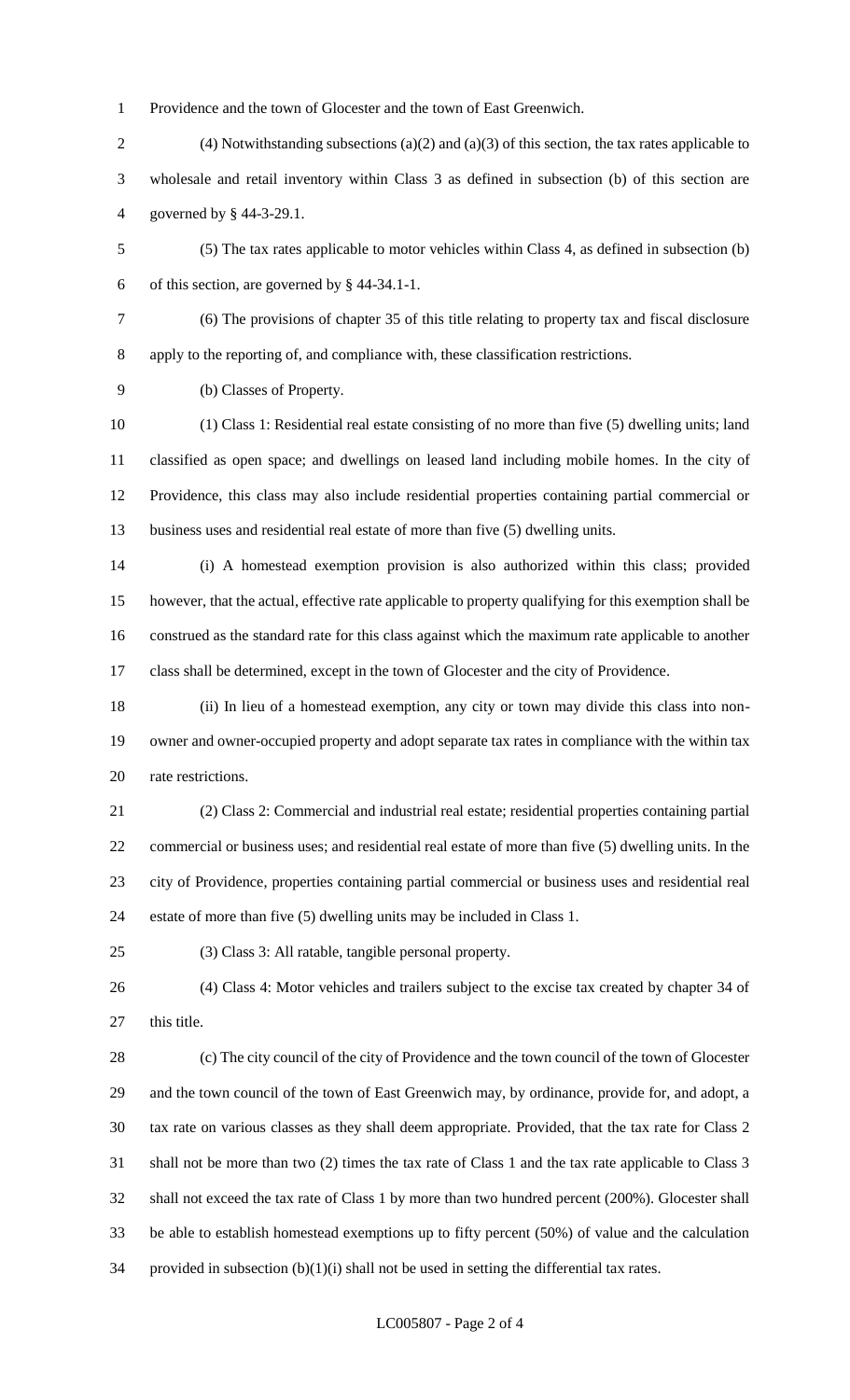(d) Notwithstanding the provisions of subsection (a) of this section, the town council of the town of Middletown may hereafter, by ordinance, adopt a tax classification plan in accordance with the provisions of subsections (a) and (b) of this section, to be applicable to taxes assessed on or after the assessment date of December 31, 2002.

 (e) Notwithstanding the provisions of subsection (a) of this section, the town council of the town of Little Compton may hereafter, by ordinance, adopt a tax classification plan in accordance with the provisions of subsections (a) and (b) of this section and the provisions of § 44-5-79, to be applicable to taxes assessed on or after the assessment date of December 31, 2004.

 (f) Notwithstanding the provisions of subsection (a) of this section, the town council of the town of Scituate may hereafter, by ordinance, change its tax assessment from fifty percent (50%) of value to one hundred percent (100%) of value on residential and commercial/industrial/mixed- use property, while tangible property is assessed at one hundred percent (100%) of cost, less depreciation; provided, however, the tax rate for Class 3 (tangible) property shall not exceed the 14 tax rate for Class 1 (residential) property by more than two hundred thirteen percent (213%). This provision shall apply whether or not the fiscal year is also a revaluation year.

 (g) Notwithstanding the provisions of subsections (a) and (b) of this section, the town council of the town of Coventry may hereafter, by ordinance, adopt a tax classification plan providing that Class 1, as set forth in subsection (b) "Classes of Property" of this section, may also include residential properties containing commercial or business uses, such ordinance to be applicable to taxes assessed on or after the assessment date of December 31, 2014.

 (h) Notwithstanding the provisions of subsection (a) of this section, the town council of the town of East Greenwich may hereafter, by ordinance, adopt a tax classification plan in accordance with the provisions of subsections (a) and (b) of this section, to be applicable to taxes assessed on or after the assessment date of December 31, 2018. Further, the East Greenwich town council may adopt, repeal, or modify that tax classification plan for any tax year thereafter, notwithstanding the provisions of subsection (a) of this section.

(i) Notwithstanding the provisions of subsection (a) of this section, the town council of the

town of New Shoreham may hereafter, by ordinance, adopt a tax classification plan in accordance

29 with the provisions of subsections (a) and (b) of this section, to be applicable to taxes assessed on

- or after the assessment date of December 31, 2022.
- SECTION 2. This act shall take effect upon passage.

======== LC005807 ========